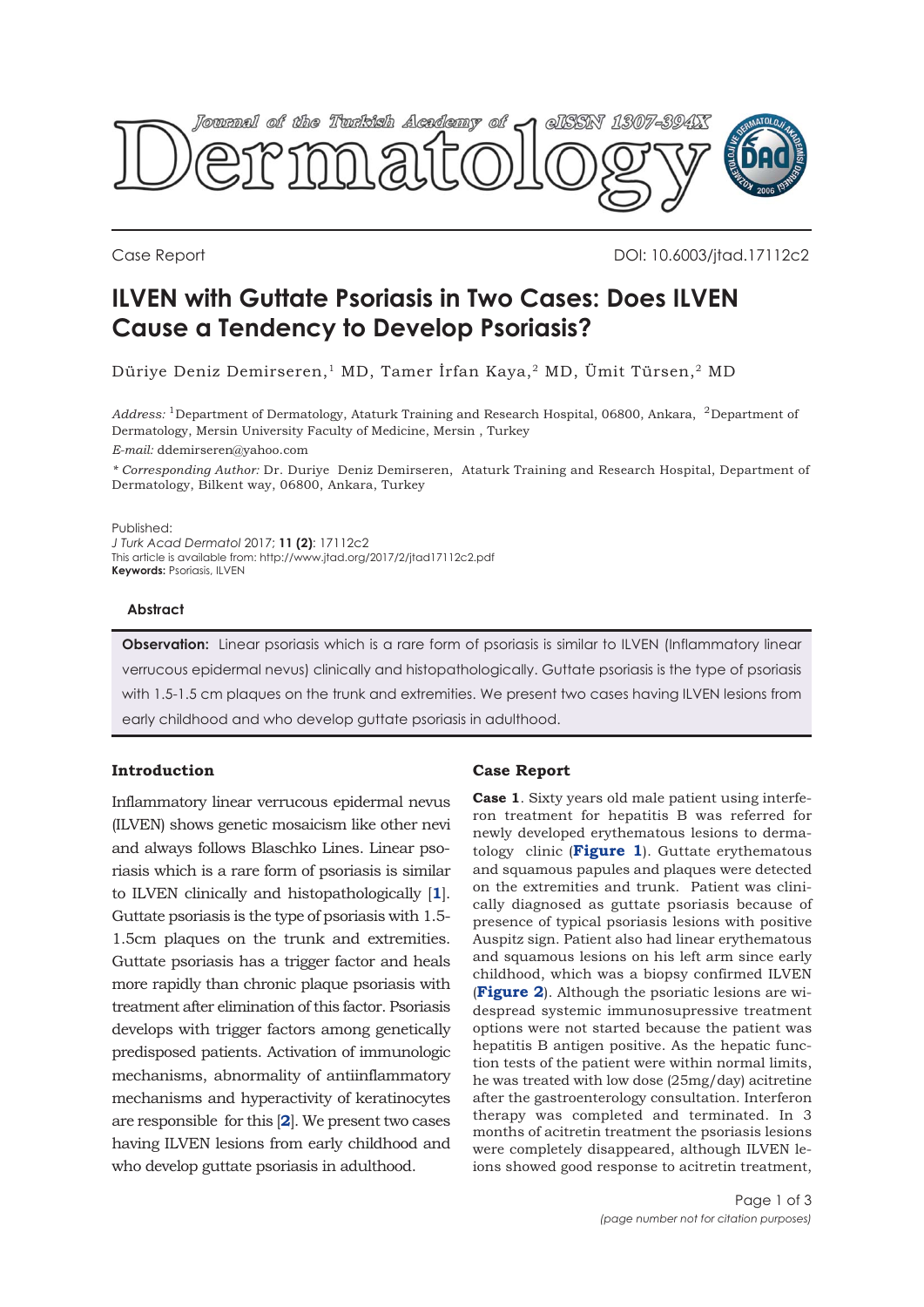<span id="page-1-0"></span>*J Turk Acad Dermato*l 2017; **11 (2)**: 17112c2. http://www.jtad.org/2017/2/jtad17112c2.pdf



**Figure 1.** Guttate erythematous and squamous papules and plaques

they did not heal completely (**[Figure 3](#page-2-0)**). After completion of retinoids ILVEN recurred but there was not recurrence of psoriasis for 10 years. As the patient was satisfied with the response rate of the ILVEN lesions to this treatment, we have intermittantly prescribed acitretin for the treatment of ILVEN to the patient.

**Case 2**. Nineteen years old male patient was referred to our clinic because of erythematous and squamous lesions on the trunk and extremities (**[Figure 4](#page-2-0)**). Patient had extensive guttate erythematous and squamous papules and pustules on the trunk and extremities as well as he had linear erythematous and squamous plaques on the right leg from early childhood. Patient had a history of upper respiratory tract infection a few weeks ago. He was diagnosed as guttate psoriasis clinically and biopsy taken from the leg was consistent with ILVEN. He was given 15mg/week methotroxate. Psoriasis lesions were completely healed within 4 months but ILVEN lesions showed only minimal response to methotrexate).

### **Discussion**

Psoriasis is a chronic inflamatory skin disease with a strong genetic basis, which can be triggered by different environmental factors. Guttate psoriasis is charecterized by eruption of small (0.5 to 1.5 cm in diameter) papules and plaques over the trunk and proximal extremities. This clinical form of psoriasis is also known as "eruptive psoriasis" and can be associated with psoriasis triggering factors. Streptococcal throat infection frequently precedes or is concomitant with



**Figure 2.** Linear erythematous and squamous lesions on his left arm

the onset of the flare of guttate psoriasis. The existence of a linear form of psoriasis distinct from ILVEN is controversial [**[3](#page-2-0)**].

ILVEN is an epidermal nevus which is similar to psoriasis clinically and histopathologically and may respond to classical antipsoriatic treatment. Differentiation of ILVEN and linear psoriasis is still unclear. ILVEN is thought to provide fertile sites for the development of epidermal nevus as a result of post zygotic mutation [**[4](#page-2-0)**]. *Visses* et al. have differentiated ILVEN from psoriasis by immunohistochemical methods. ILVEN shows lower Ki-67 expression and higher keratine 10 + cells and HLA-DR expression compared to psoriasis. Additionally DC8+, CD45RO+ and CD2+, CD94 and CD16 expressions are found to be different between ILVEN and psoriasis patients[**[5](#page-2-0)**]. *Welch* et al. comparing immunohistochemical properties have shown that ILVEN and epidermal nevus developed with different mechanisms [**[6](#page-2-0)**].

*Hofer* has grouped the two diseases as;

1. ILVEN with or without psoriasis and which partially responds to antipsoriatic and antiinflammatory treatment.

2. ILVEN without psoriasis

3. Together with linear psoriasis and psoriasis

4. Without linear psoriasis and psoriasis